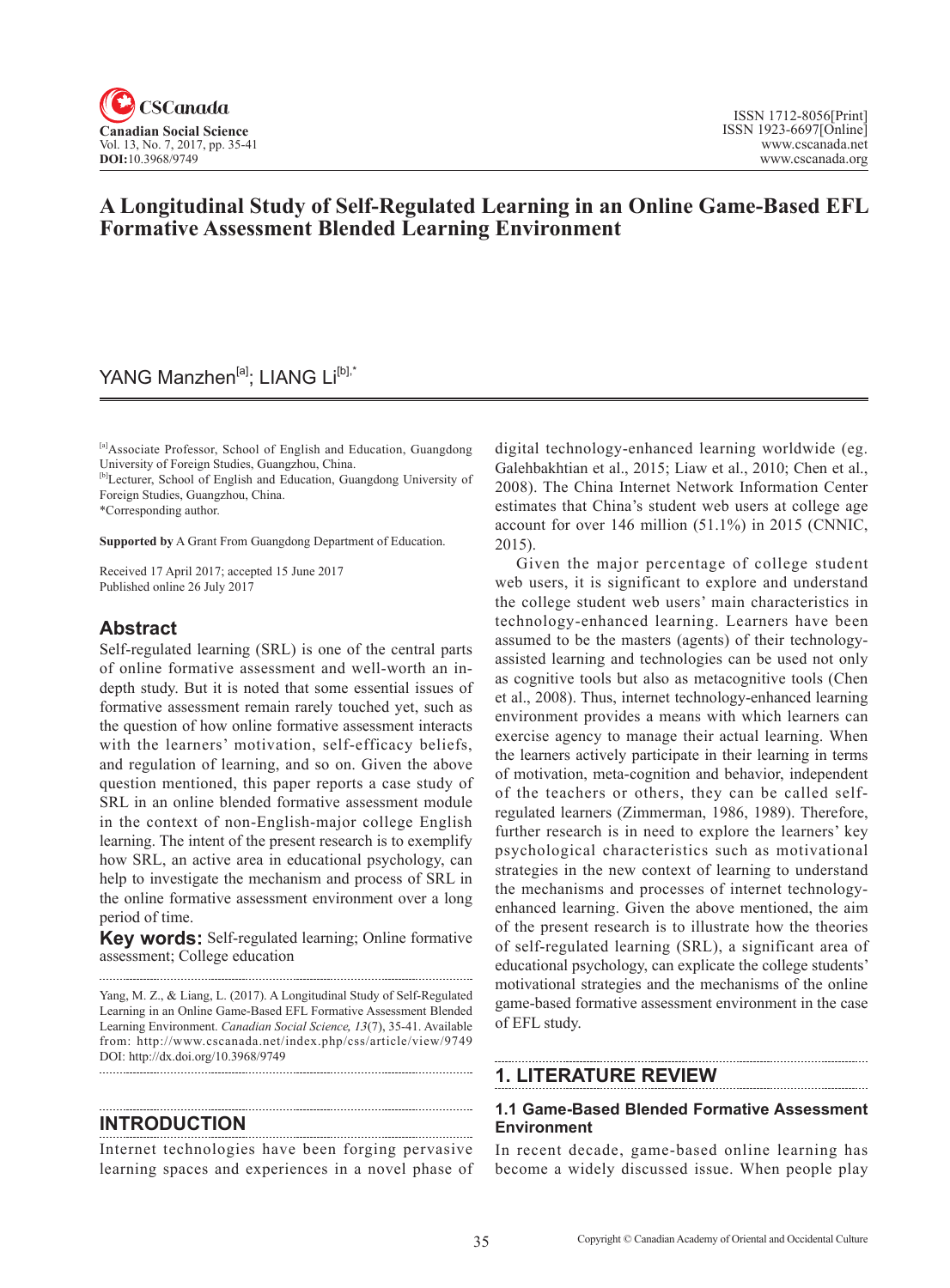games, they often experience sense of happiness and enter a concentrating state of flow (Csikszentmihalyi, 1990). Garris and Driskell (2002) found that games can effectively stimulate participants' intrinsic motivation. Along with the development of digital technologies in the recent decade, numerous game-based online courses popped up in different fields of education worldwide. Sharples (2000) investigated how to apply the gamebased digital technologies in life-long education. Yang (2012) investigated the influence of a web-based game on students' problem-solving skills and learning achievement. It was found that the web-based games helped to improve students' problems-solving skills though no significant improvement was found in the students' academic achievement. Plenty of studies have investigated the technology-enhanced educational games for various specific courses such as mathematics (Lowrie & Jorgensen, 2011), and computer science (Papastergiou, 2009). Researchers discovered that games can help to improve learners' academic achievement, motivation and participation in classroom activities, so online game-based learning can be involved in the traditional classroom to promote students' motivation and active attendance (eg. Carnevals, 2005; Wang et al., 2014). Wang (2008) investigated the web-based quizgame-like formative assessment and showed that gamebased formative assessment could improve learners' motivation to use online assessments. However, among the researches so far, the interaction of the mechanisms of game-based online formative assessment module has remained an unknown issue. Given the above mentioned, our research group has carried out a game-based blended formative assessment educational reform in an effort to integrate the ideology of games with in-class and online blended-teaching formative assessment for over two years. An online platform (http://evaluate.fifedu. com, as seen in Figure 1) has been developed to meet the requirements of the game-based teaching and learning for different courses within the formative assessment module.



## **Figure 1**



## **1.2 Self-Regulated Learning**

Self-regulation incorporates a series of sophisticated super-ordinate functions such as cognition, metacognition, problem-solving and motivation. Self-regulated learning (SRL), a key section in formative assessment module, is a sub-construct under the concept of self-regulation (Boekaerts & Corno, 2005). As basically a process of applying cognitive and meta-cognitive strategies in learning, this paper adopts the theoretical framework of Bandura's social cognitive theory (Bandura, 1986, 2001; Zimmerman, 2008). According to this theory, the environment influences people's cognition and behavior, while people are viewed as both products and producers of the environment in which their cognitive and behavioral funtions are decided. The views about SRL are essentially

focused on the concept of agency. Agency determines the environment and is decided by the environment. Agency possesses four features: intentionality, forethought, selfreactiveness, and self-reflectivenes. In this sense, human agency refers to an emergent ability of a person to make choices and to act on these choices through interaction between mind and sociocultural contexts (Bandura, 2001). In the case of SRL in this paper, the learners participate in study activities with certain purpose and their learning behaviors are directed by their anticipated goals, outcomes and plans. The learners are not just the agents of study but also self-examiners of their study. Thus, the concept of agency indicates that we need to investigate two key elements of SRL—motivation and metacognition.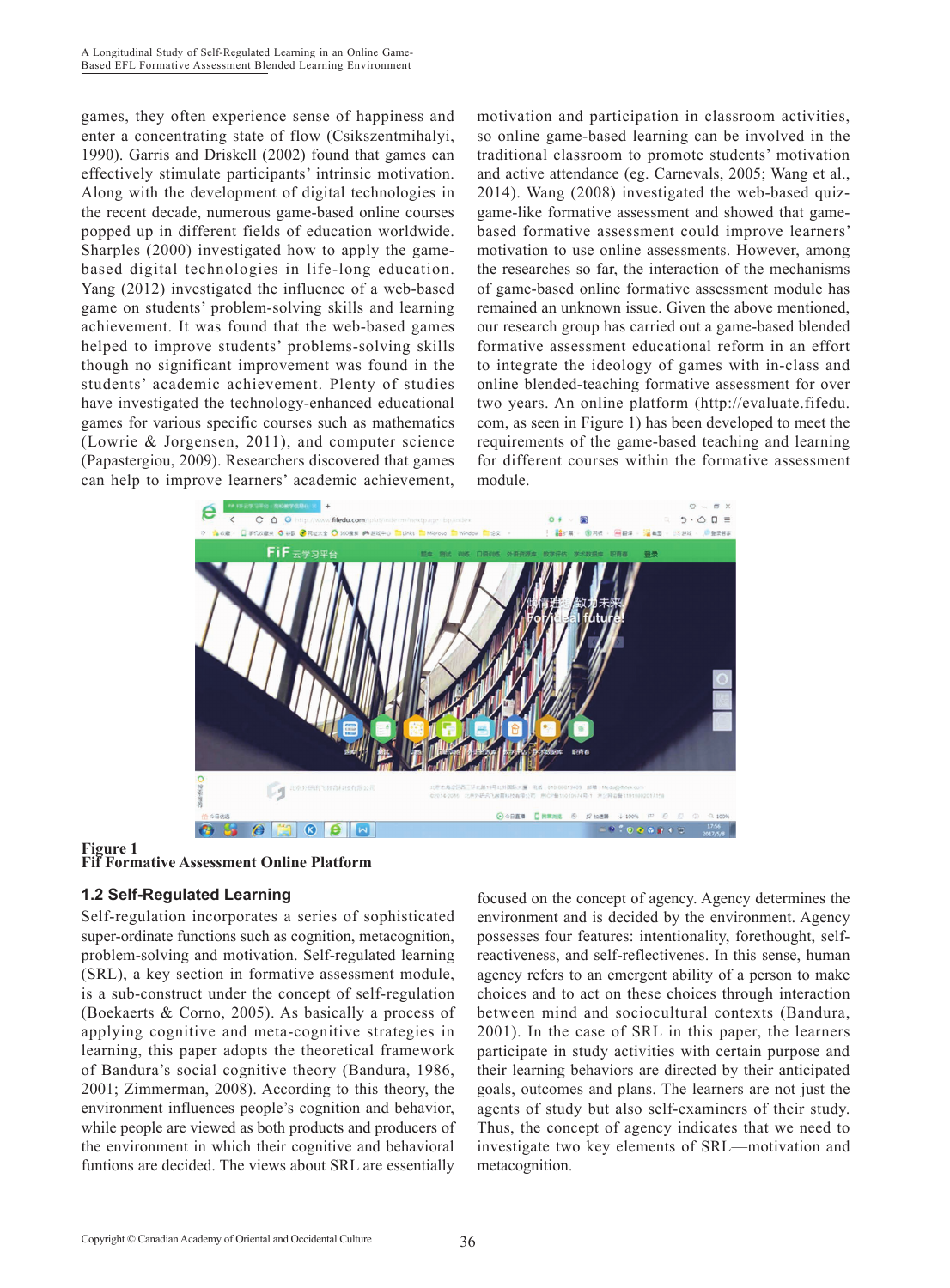#### **1.3 Motivation & Metacognition**

Metacognition refers to the investigation of people's knowledge of their cognitive and memory processes, and also how they apply the metacognitive knowledge in their information processing and behavior (Koriat, 2007). Schunk et al. (2008, p.4) define motivation as "the process whereby goal-directed activity is intigated and sustained". Thus, learners' motivation, can be inferred from its products as an inner psyche process observable behavior such as the choice of learning tasks, how to deal with problems and the length of time allocated for study. Motivation can be divided into intrinsic and extrinsic motivation. The impact of motivation on learning mainly lies in behavioral and cognitive engagement (Linnenbrink & Pintrich, 2003). Besides that, self-efficacy is also a significant motivational construct of human agency as it is discovered that learners with high self-efficacy beliefs are more willing to spare more effort in overcoming difficulties and persist at learning tasks. Based on social cognitive theory, self-efficacy refers to a belief about one's ability to accomplish a learning task (Bandura, 1986). Shen et al. (2013) found that the online learning self-efficacy is multidimentional and predictable with demographic variables such as gender and academic status. It was also revealed that the online learning self-efficacy explained the students' online learning satisfaction. Li and Liu (2015) reviewed the researches on Chinese EFL learners' motivation from 2004 to 2013 and noted the problem of limited perspectives and few longitudinal empirical researches. Besides that, little is known about to what extent the students' self-efficacy, intrinsic and extrinsic motivation can predict their strategic regulation of learning in the game-based blended formative assessment module yet.

In consideration of the above mentioned, we designed a system of credit-coin game rules for the in-class and online blended formative assessment environment. The teachers assess the students' learning performance and efforts in terms of credit coins accumulated in the online platform. For example, student hand in homework as required will be awarded ten credit coins in the credit coin account on the online platform and the A level homework will get an extra award of 15 coins. Therefore, the amount of credit coins shows the levels of one's learning efforts and outcomes.

## **2. METHOD**

### **2.1 Research Questions**

This study mainly focuses on the relations among the learning outcomes, length of time for participation and the four subscales of SRL motivational strategies. The research questions are:

What are the differences, if any, among the four variables of SRL for the students with different learning outcomes?

What are the differences, if any, among the four variables of SRL for the varied length of participation time of this game-based blended formative assessment module?

To what extent do the SRL motivational variables predict the metacognitive variable (strategic regulation of learning)?

### **2.2 Participants**

The participants (*N*= 358) were first-year non-Englishmajor college students in a Cantonese university in the academic year of 2014-2015, the majors of whom include accountant, finance and business management. There were 107 male students and 257 females, who were from urban and rural areas throughout China. The survey statistics indicated that there was no significant differences in the SRL motivational and metacognitive variables between the two genders  $(p>0.05)$ . Those who took part in the game-based blended formative assessment module for one term accounted for 152 (three classes of students), while the number of those who participate in this educational reform module for two consecutive terms were 206 (five classes of students).

### **2.3 Procedure**

An extensive online survey from sojump.com was designed and carried out among the eight classes of freshman students participated in the game-based blended formative assessment module in the academic year of 2014-2015. The survey was piloted on a sample of ten students and two teaching-research staffs. Then the survey was modified by deleting or changing some items and wording. Three out of the eight classes of students joined this educational reform module for one term and the other five classes participated in this reform module for two terms. The survey was administered anonymously online twice separately at the end of each term of this academic year (i.e., December 2014 and June 2015).

### **2.4 Data Collection**

The quantitative measurement in this paper can be grouped into three categories: the students' self-report surveys, weekly length of time online on average and learning outcome (number of credit coins gained in the individual account in the online platform). The number of valid questionnaires collected was three hundred and fifty-eight. First, the 5-point Likert scale survey was developed on the basis of the MSLQ (Duncan & McKeachie, 2005; Pintrich et al., 1993). Then the survey was administered in the classes anonymously twice. This survey measures three motivational variables (selfefficacy (SE), intrinsic motivation (IM), and extrinsic motivation (EM)) and one metacognitive awareness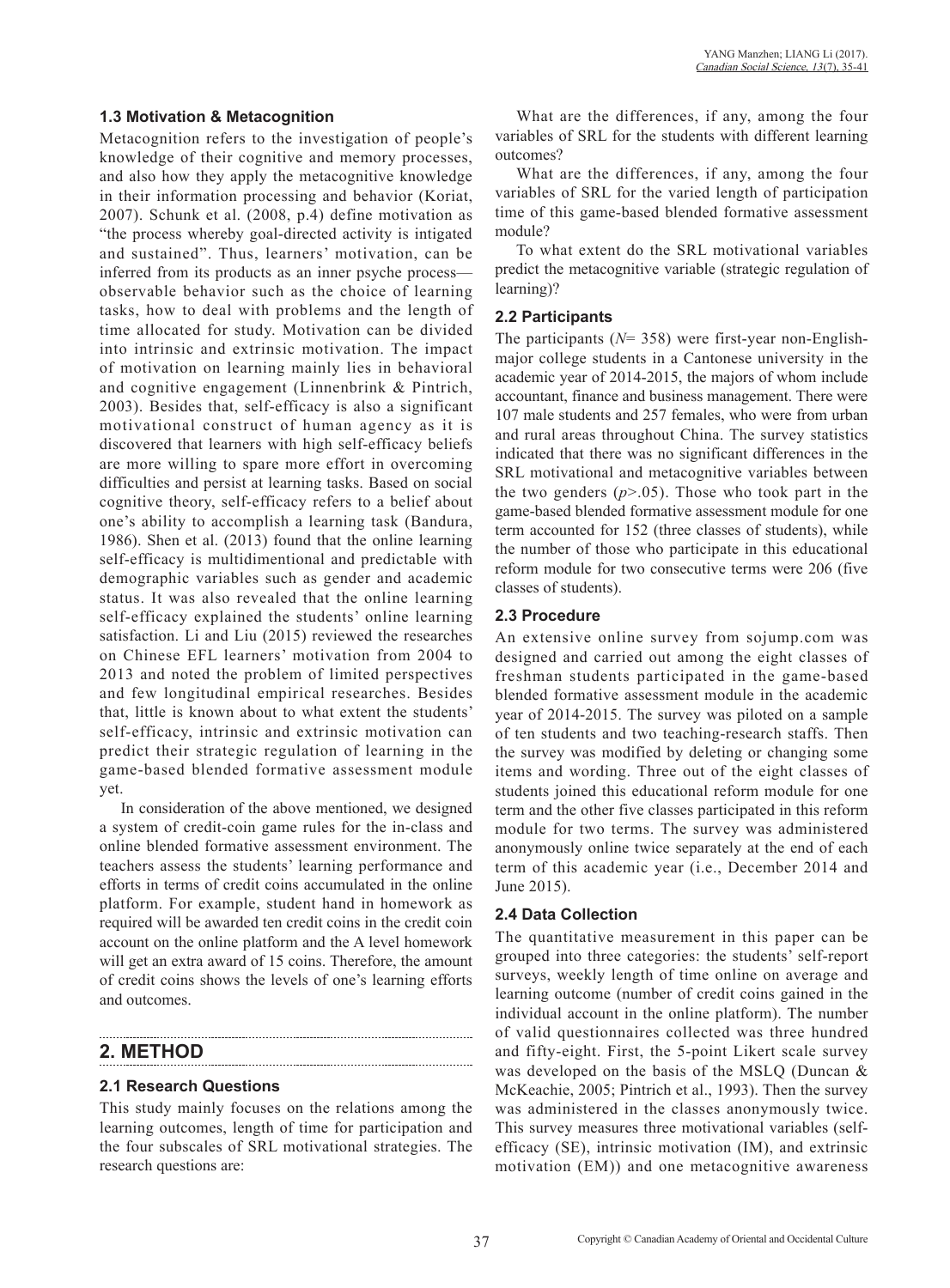variable (strategic regulation of learning). There are twenty-three items in the four subscales of this survey and all items are directly defined in the context of EFL learning, transforming the widely used instrument for measuring motivated strategies for learning MSLQ questionnaire into an appropriate scale for this context of game-based EFL blended classes. The students were required to select an answer from the five options in the 5-point Likert scale: strongly agree, agree, neutral, disagree, and strongly disagree, which were coded as 1,2,3,4,5 respectively in the data analysis. Thus, the higher score in a subscale one reported, the lower value he or she would have in that subscale. The Chronbach's alpha value of the total questionnaire is .768 and the standardized alpha value is .772, which indicates that the scores in the questionnaire are reliable.

The present study uses SPSS Statistics 16 to analyze the data: (a) ANOVA was used to analyse whether the students with different learning outcomes would differ in their SRL motivational strategies; (b) independent *t*-test was used to explore whether the students' different length of time of participation in this game-based blended formative assessment module would influence their SRL motivational strategies; (c) Pearson correlates analysis was employed to examine the correlations among the four varialbles; (d) multiple regression analysis were used to check to what extent

the three motivational strategies influenced the strategic regulation of learning (metacognitive awareness variable).

## **3. RESULTS**

## **3.1 Research Question 1: Predictors of Students' Learning Outcomes**

As the students did not know their exact final regular grade for their college EFL course yet when they took the survey toward the end of the term, we divided the total amount of credit coins into five ranges (a.0- 100 coins; b.100-200 coins; c.200-300 coins; d.300- 400 coins; e.over 400 coins) and the students made the corresponding choice based on the number of coins in their accounts in the online platform by that time. As shown in Table 1, ANOVA analysis indicates that there is no significant predictors in the three variables (intrinsic, extrinsic and strategic regulation of learning), while a significant predictor is found in the variable—selfefficacy. Scheffe post hoc analysis in Figure 3 further illustrates that self-efficacy in the group e (over 400 coins) appears to be significantly higher than the group b (100-200 coins). The students who achieved excellent learning outcomes also possess significantly high level of self-efficacy.

| <b>Table 1</b> |                                                                 |
|----------------|-----------------------------------------------------------------|
|                | <b>ANOVA Analysis: Predictor of Students' Learning Outcomes</b> |

|              | Self-efficacy |       | Intrinsic motivaiton Extrinsic motivation | Strategic regulation of learning |
|--------------|---------------|-------|-------------------------------------------|----------------------------------|
| $F$ -test    | 3.096         | 2.280 | .521                                      | 1.582                            |
| Significance | .016          | .060  | .720                                      | 179                              |

## **3.2 Research Question 2: Different Length of Time in Participation**

It is estimated that the number of students who participated in this game-based blended formative assessment module for one term is 152 and those participated for two terms is 206. Independent t-test analysis indicates that there is no significant difference in the three variables (intrinsic motivation, self-efficacy and strategic regulation of learning). For the variable extrinsic motivation, the two-tail t-test analysis (*t*=-1.993, *df*=356, *p*=0.047<0.05) proves that there is significant difference in the variable (extrinsic motivation) for the students with different length of participation time. The mean difference between those participated for one term and two term is -0.66217, which means that those participated for two terms had a higher score in extrinsic motivation. It is noted here that the higher score in a subscale of this MSLQ one reported, the lower value he or she would have in that subscale. Thus, there exists negative correlation between the students' extrinsic motivation and their length of time in participation. In other words, the students participated for one term had significantly higher extrinsic motivation than those participated for two terms.

## **3.3 Research Question 3: Prediction of Strategic Regulation of Learning**

The students' strategic regulation of learning affects their specific regulative behavior in learning such as dealing with the problems and the arrangement of time for study. Yet little is known about to what extent the students' selfefficacy, intrinsic and extrinsic motivation can predict their strategic regulation of learning in the game-based blended formative assessment module. Therefore, multiple regression analysis was conducted with each for the three variables (self-efficacy, intrinsic and extrinsic motivation) as the independent variable. The multiple correlation coefficient of the independent and dependent variables  $(R=0.657, R^2=0.432)$  shows that the three independent variables can predict 43.2% of the variation in the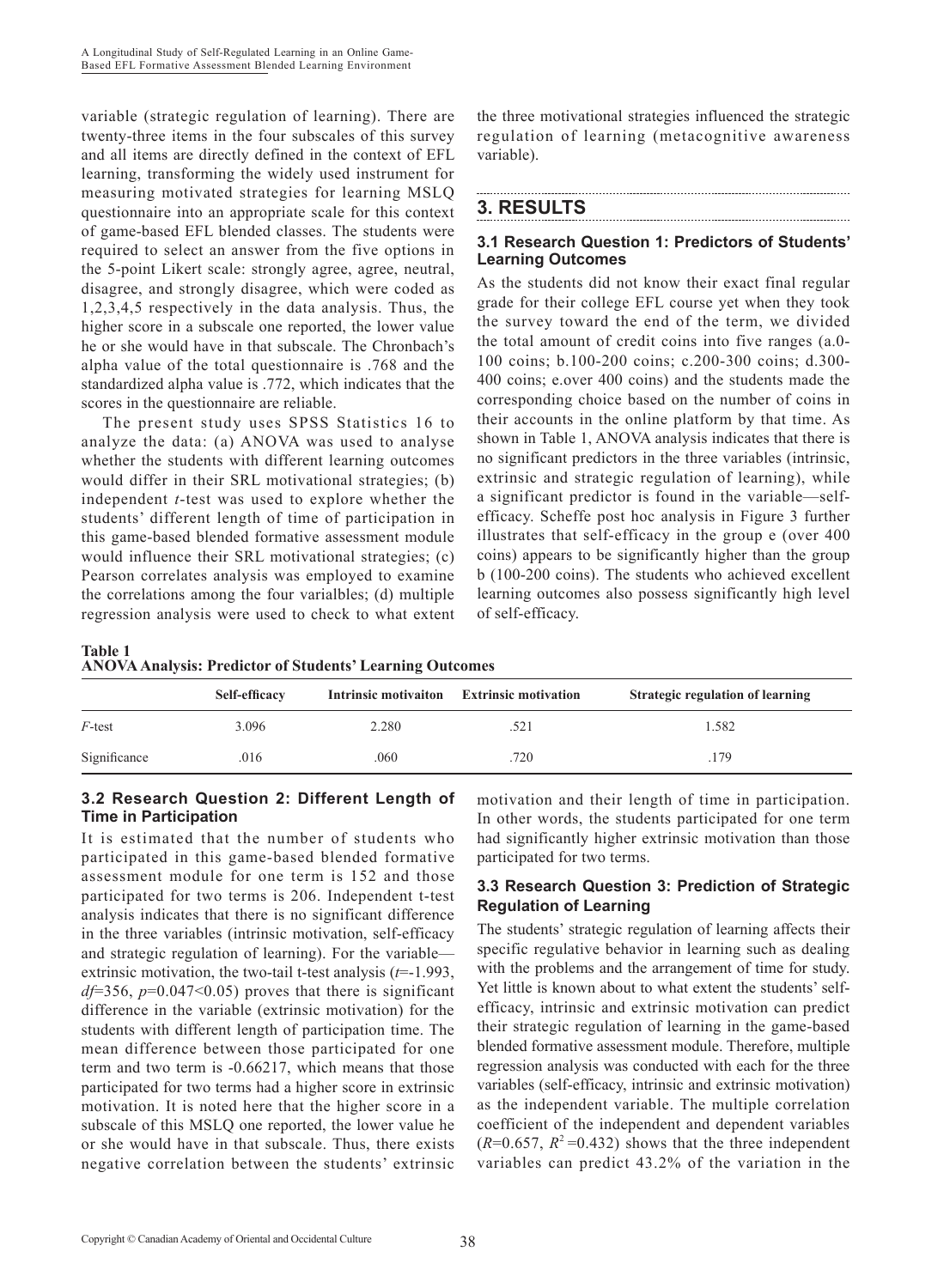dependent variable—strategic regulation of learning. Anova<sup>b</sup> significance test of regression equation shows that the total variance of this regression model reached a statistically significant level ( $F=89.569$ , sig=0.000<0.001). Significance of coefficient  $\alpha$  (sig=0.000<0.05) and the constant term (4.206) indicates that the regression coefficient reaches the level of significance. The standardized regression model is: strategic regulation of learning  $=0.283\times$ SE+0.358×IM+0.177×EM. The three independent variables can explain the variation in the dependent variable (strategic regulation of learning) and

have significant impact on it. The standardized regression coefficient of the three independent variables is positive numbers, which illustrates that the impact from the three independent is positive. The higher the absolute value of the standardized regression coefficient  $(\beta)$  is, the larger impact the independent variables have on the dependent variable. As shown in Table 3, the absolute values of standardized regression coefficient (*β*) for self-efficacy and intrinsic motivation are larger, which indicates these two variables are stronger predictors for the strategic regulation of learning.

**Table 3 Multiple Regression Analysis**

| Independent variable                                          | B     | <b>Standard error</b> | Beta $(\beta)$ | t value    |
|---------------------------------------------------------------|-------|-----------------------|----------------|------------|
| Intercept                                                     | 4.206 | .682                  |                | 6.171      |
| Self-efficacy                                                 | .360  | .065                  | .283           | $5.581***$ |
| Intrinsic motivation                                          | .417  | .058                  | .358           | $7.207***$ |
| Extrinsic motivation                                          | .193  | .047                  | .177           | $4.099***$ |
| $R = .657$ $R^2 = .432$ adjusted $R^2 = .427$ $F = 89.569***$ |       |                       |                |            |

*Note.* \*\*\**p*<.001

## **4. DISCUSSION**

### **4.1 Learning Outcome and SRL Variables**

During the process of SRL, the learners' level of motivational strategies correspond with their level of SRL outcome and behavior. In this context of game-based EFL online formative assessment module, the university students with different ranges of credit coins do not exhibit significant difference in their strategic regulation of learning, intrinsic and extrinsic motivation. This means that pure rely on the teachers' praise alone does not necessarily lead to significant improvement in university students' learning achievements.

The students of different levels of learning outcomes differ in their levels of self-efficacy in the game-based formative assessment context. The stronger self-efficacy the students have, the better learning outcomes they achieve. This echos Komarraju and Nadler's (2013) discovery about the relationship between self-efficacy and learning outcomes. The students of stronger selfefficacy tend to more often use cognitive and metacognitive strategies to use learning resources, manage extrinsic stimulation and overcome difficulties in order to achieve good learning outcomes. So for the success in the reform for better learning outcomes, what matters is not to boost the extrinsic motivations, but to use appropriate teaching pedagogy to improve the students' self-efficacy. The educational reformers need to take it into serious consideration while designing the functions of the online platform and specific pedagogical schemes for online game-based curriculum.

How can we improve the students' self-efficacy in the context of online game-based learning then? Cigdem et al. (2015) investigate a key step in the gamebased learning situation—the impact of debriefing on the students' self-efficacy and motivation in different contexts. Here debriefing refers to the reflection with guidance and support during the process of learning. Their research demonstrates that the effect of group debriefing is better than the individual debriefing and during-the-game debriefing is more effective than afterthe-game debriefing. Therefore, when the teachers design the specific game-based teaching activities, they need to value the group collaborative debriefing step during the activity. The recount, mutual reflection and comments among the group members can lead the students to normalize their perception of reaction to learning behavior, be prepared mentally for future perfection and improve their confidence in fulfilling the SRL tasks by themselves.

Given the above mentioned, we designed the credit coins online game-based teaching activity module (Figure 2) to have teacher-student and student-student debriefing during the game in order to improve the students' selfefficacy. The students are required to finish some inclass or extracurricular learning tasks and gain certain number of credit coins. The gained credit coins will be automatically converted into their formative assessment scores in the online platform to provide the students instant feedback.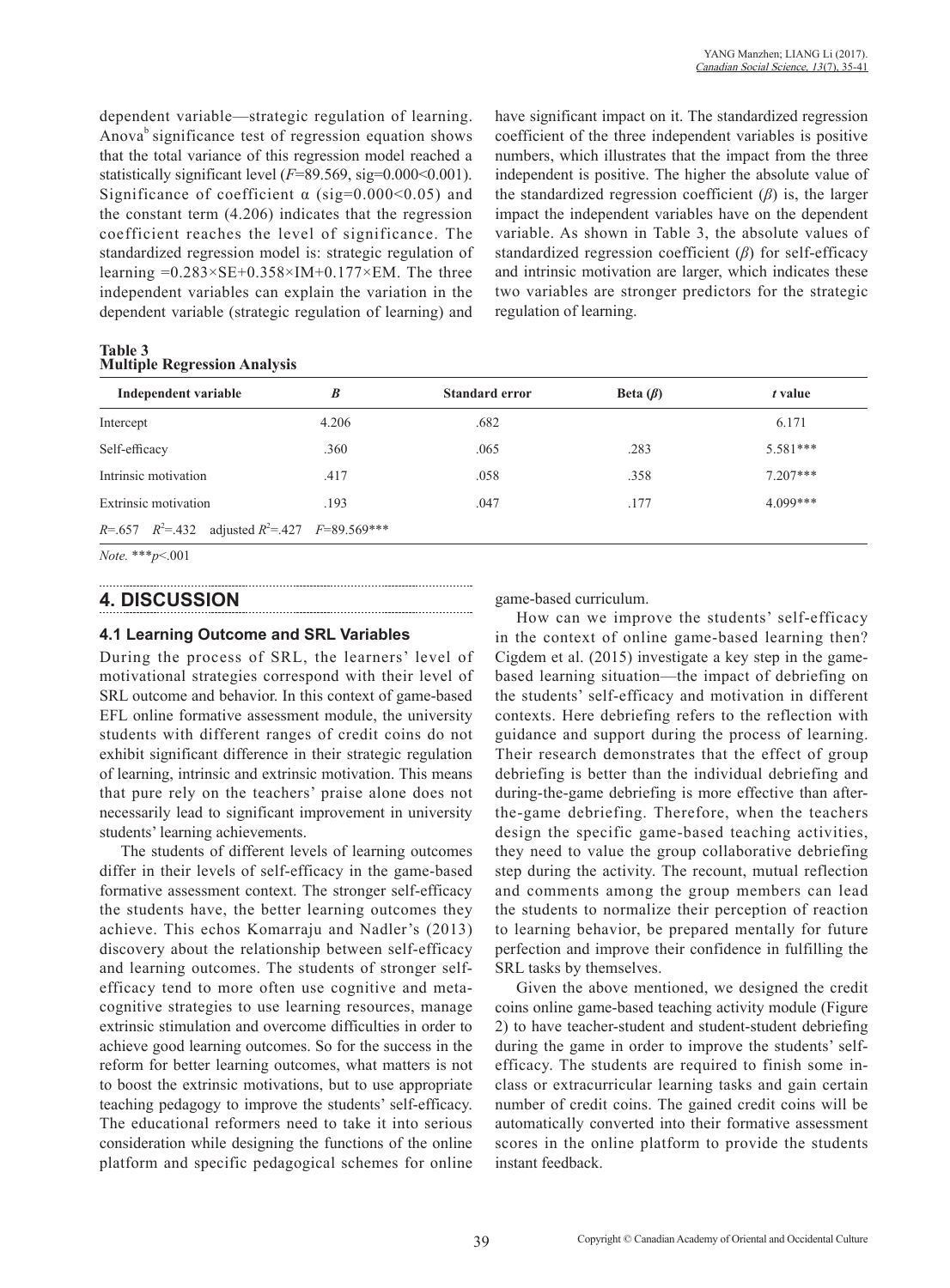

#### **Figure 2**

#### **The Credit Coins Online Game-Based Teaching Activity Module**

### **4.2 SRL Variables and Participation Time**

Among all the surveyed university students, the number of those participated in this online game-based formative assessment module for one term is one hundred and fifty two, while that of those participated for two terms is two hundred and six. The different lengths of time do not have significant impact on the university students' inner motivation, self-efficacy and strategic regulation of learning. However, negative correlation exists between the students' extrinsic motivation participation time. The longer the university students participate in the online game-based formative assessment module, the lower level of their extrinsic motivation will be. This indicates that the teaching methods stimulating the university students' extrinsic motivation, will be less effective as time goes by. So the lesson for the educational reformers and teachers is that the students' long-term motivation should not be stimulated through extrinsic motivation, but other aspects such as the students' interests, needs, characters, etc.

## **4.3 Prediction on Strategic Regulation of Learning**

The results of multiple regression analysis indicate that self-efficacy, inner and extrinsic motivation have significant influence on strategic regulation of learning as these three variables can explain the variation in the dependent variable—strategic regulation of learning. Among these three variables, self-efficacy and inner motivation have higher explanatory power for strategic regulation of learning. It is found that the adoption of proper digital games in classroom teaching is an effective method to promote the students' inner motivation (Garries et al., 2002; Carnevale, 2005). Therefore, how to modify the online game-based teaching on the spot according to the students' actual learning response is a problem we need to tackle in the future.

# **CONCLUSION**

This research discovers that the students of different credit-coin totals have significant difference in their levels of self-efficacy. The students with different lengths of participation time vary in their extrinsic motivation and there is negative correlation between their extrinsic motivation and different lengths of participation time. Self-efficacy, inner and extrinsic motivations have significant impact on strategic regulation of learning. Selfefficacy and inner motivation have higher explanatory power for strategic regulation of learning. Self-efficacy is the crucial variable for the SRL outcomes and regulation. Debriefing adopted in the game-based formative assessment module is an effective way to improve the students' self-efficacy. More research should be done to explore some feasible ways to encourage autonomous self-regulated learners.

## **REFERENCES**

- Bandura, A. (1986). *Social foundations of thought and action: A social cognitive theory*. Englewood Cliffs, NJ: Prentice-Hall.
- Bandura, A. (2001). Social-cognitive theory: An agentic perspective. *Annual Review of Psychology, 52,* 1-26.
- Boekaerts, M., & Corno, L. (2005). Self-regulation in the classroom: A perspective on assessment and intervention. *Applied Psychology: An International Review, 54*(2), 199- 231.
- Carnevale, D. (2005). Run a class like a game show: 'clickers' keep students involved. *Chronicle of Higher Education, 51*(42), B3-9.
- Chen, W., Tan, N. Y. L., Looi, C.-K., Zhang, B. H., & Seow, P. S. K. (2008). Handheld computers as cognitive tools: Technology-enhanced environmental learning. *Research & Practice in Technology Enhanced Learning, 3*(3), 231- 252.